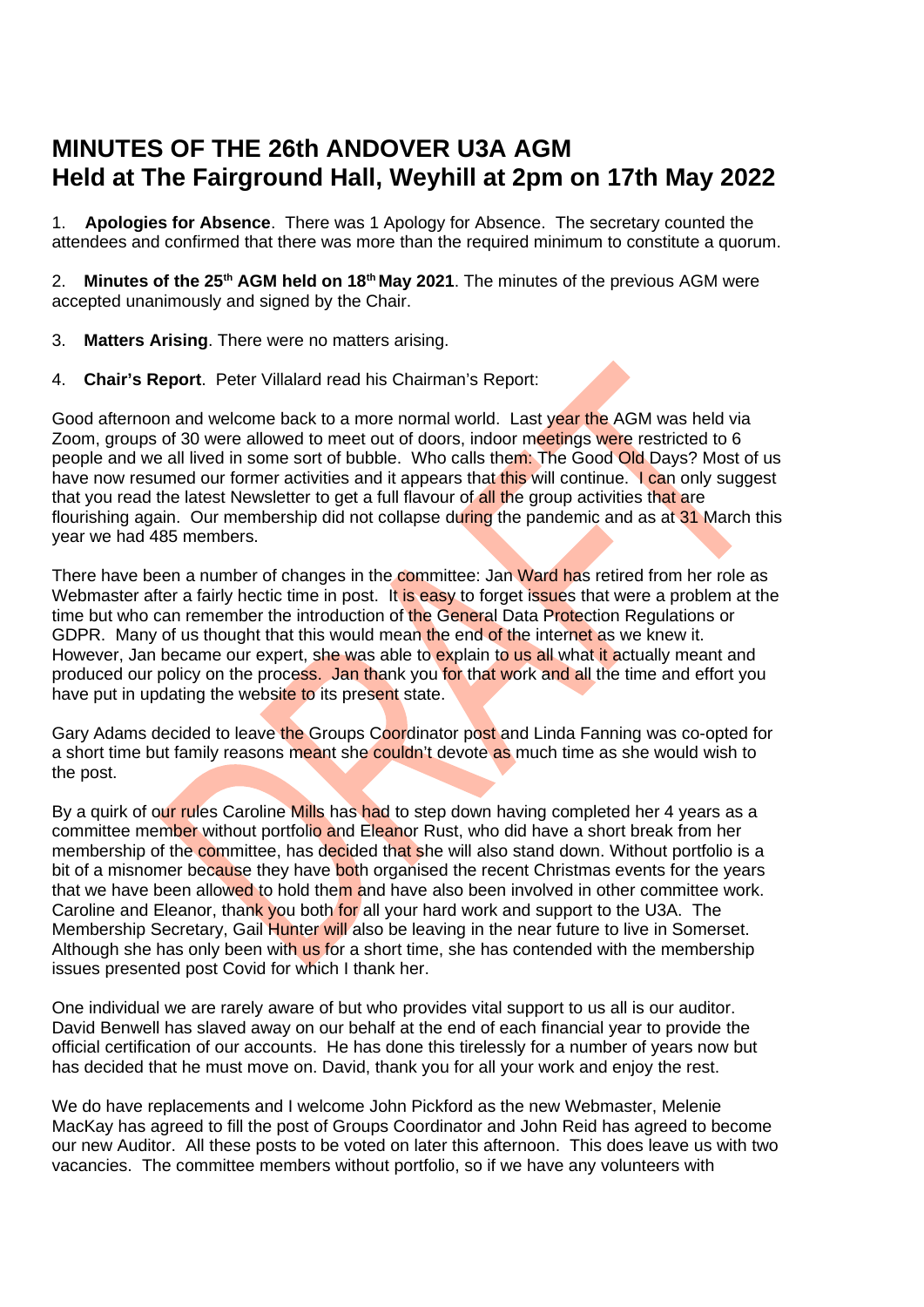appropriate proposer and seconder here in the audience today, please come forward. There is still time.

There are other people to thank this year. We do not normally thank group leaders at the AGM but this year there are 3 exceptions. John Barrell who was the original Treasurer 26 years ago has decided that it is time to relinquish his role as leader of the Family History group, and Beryll and David Laurillard for their leadership of the Nature group for the past 17 years. The other final thank you is to Rita Hanna who for as long as I can remember has provided the everwelcome tea and biscuits at our monthly meetings. She does this as well as leading other groups, so a true stalwart of the Andover U3A. Rita thank you. Ruth has very kindly taken over the role so we will continue to get our afternoon teas. Thank you, Ruth.

I believe that many of you have now heard that Jean Owens sadly passed away last year. She was a keen member of our U3A and especially the Art and Singing groups as well as helping out with the all-important teas. The reason I am mentioning her is that her family, knowing how much she enjoyed her time with us, have made a very generous donation of £1000, which combined with the Gift Aid that came with it, means we have a fund of  $\text{\pounds}1200$  in her memory. I have corresponded with her daughter and we have agreed that the money should be spent on capital items for the benefit of all groups. To this end all group leaders have been made aware of this legacy and have been asked to put in bids for any capital items that would enhance their group.

Aside from this please note that gift aid is very valuable so if you are a tax payer do claim it on your membership fee.

Finally, the future. Where do we go from here? All is looking good. We have the membership numbers, we have the finances, more on this from the Treasurer, and we are active again following on from Covid.

We have one or two vacancies for group leaders and without them the groups are not active. Melenie, the Groups Coordinator, has come up with several ideas for new groups and published them in the Newsletter. Indeed, the proposed Poetry group is an example.

This really is my final message today. We are a voluntary organisation and we can only survive with volunteers. The essence of the organisation is the groups. People mainly join for the group activities so if you can please consider stepping forward to be the leader of a group, do so; we need you.

Thank you all for your support over the last 2 years not helped by the lack of activity due to Covid. The biggest support you gave was staying on as members. Let us hope that we can now continue with a bright future.

#### 5. **Treasurer's Report**.

Good afternoon, ladies and gentlemen. For those of you who have not met me before I am Su McNamara and I have been the treasurer for just over a year now. The first piece of good news I have is that the account was audited on the 23rd April and a copy of the audit report is on the noticeboard at the back of the room and it has also been on the website for over a week. I will just highlight some of the more important points. For ease of speaking, I will round the figures up but the exact details are available to you as already mentioned.

Our income from subscriptions and gift aid was £6,300. The Jean Owens memorial fund started at £1,200 from which the croquet club has already received a grant of £166.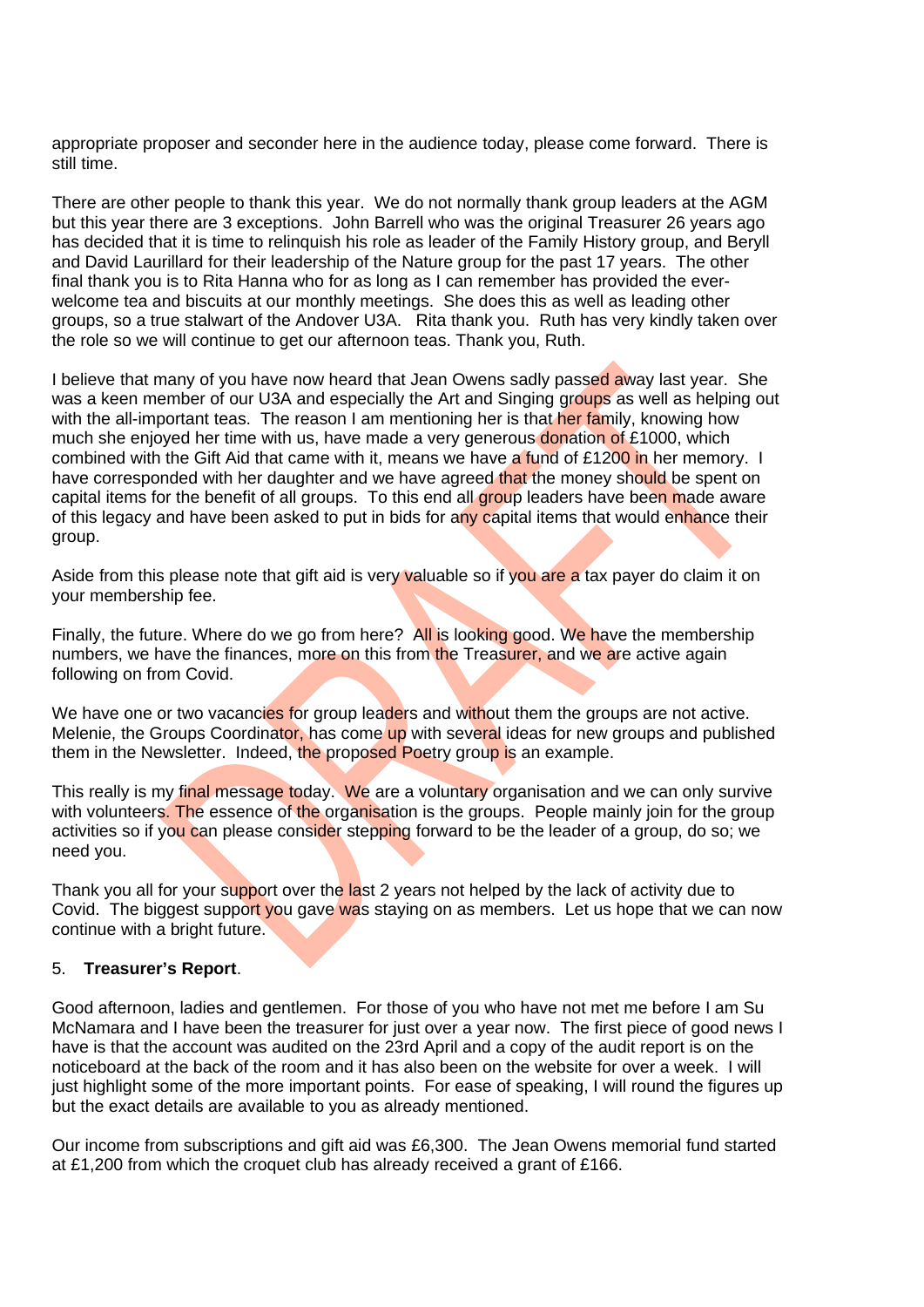| Our other major expenses were:         |         |
|----------------------------------------|---------|
| Monthly meetings including hall hire - | £1,500. |
| Third Age Trust capitation fee -       | £1,250. |
| Third Age Trust mail -                 | £600.   |
| Our newsletter and all postage -       | £800.   |

We also drew £400 from the savings account.

Therefore, although the overall account shows that we had an excess of income over expenditure last year we did not. As the Chair has already said the Jean Owen's fund is now ring fenced for capital items only and we 'borrowed' £400 from the savings account which we have to replace. Therefore, we actually overspent by £663.

Some group leaders may wonder from time to time why we direct them to put all their financial activities through the general u3a account. Apart from it being a directive from the Charity Commission, when you realise that last year the events account saw an income of £22,000 and an expenditure of £22,000, you see why we have to keep an eye on it.

This brings us to the future. We will face the following increases: The Third Age Trust capitation rate increasing from £3.50 to £4.00; second class postage increasing to 68p; speaker travelling costs increasing due to the increase in fuel prices; employment of a person to put out and put away the chairs at monthly meetings at £25 a month.

Although we have a reserve fund which we have to maintain under Charity Commission and Third Age Trust rules we need to increase our income. We have looked at savings and other than speaker costs the only other expense that we can reduce is the use of the Royal Mail. This is a plea to use the website for all your information and, if you can, please use it to obtain your copy of the Newsletter. That said we are looking at an increase in our membership fee of  $E1$  as from 1 April 2023. The Chair will cover this more under 'Any Other Business'.

## 6. **Election of New Committee Members**:

Webmaster: John Pickford Groups Coordinator: Melenie McKay Member: No nomination. Member: No nomination.

Proposed by: Peter Villalard Seconded by: Richard Selley

## 7. **Re-election of Committee Members**:

Chair: Peter Villalard Vice-Chair: David Gollings Secretary: Richard Selley Treasurer: Su Mcnamara Membership Secretary: Gail Hunter Newsletter Editor: Chris Ward

Proposed by: Bridget Rawlings. Seconded by: Ruth Gollings

#### 8. **Election of New Auditor**: